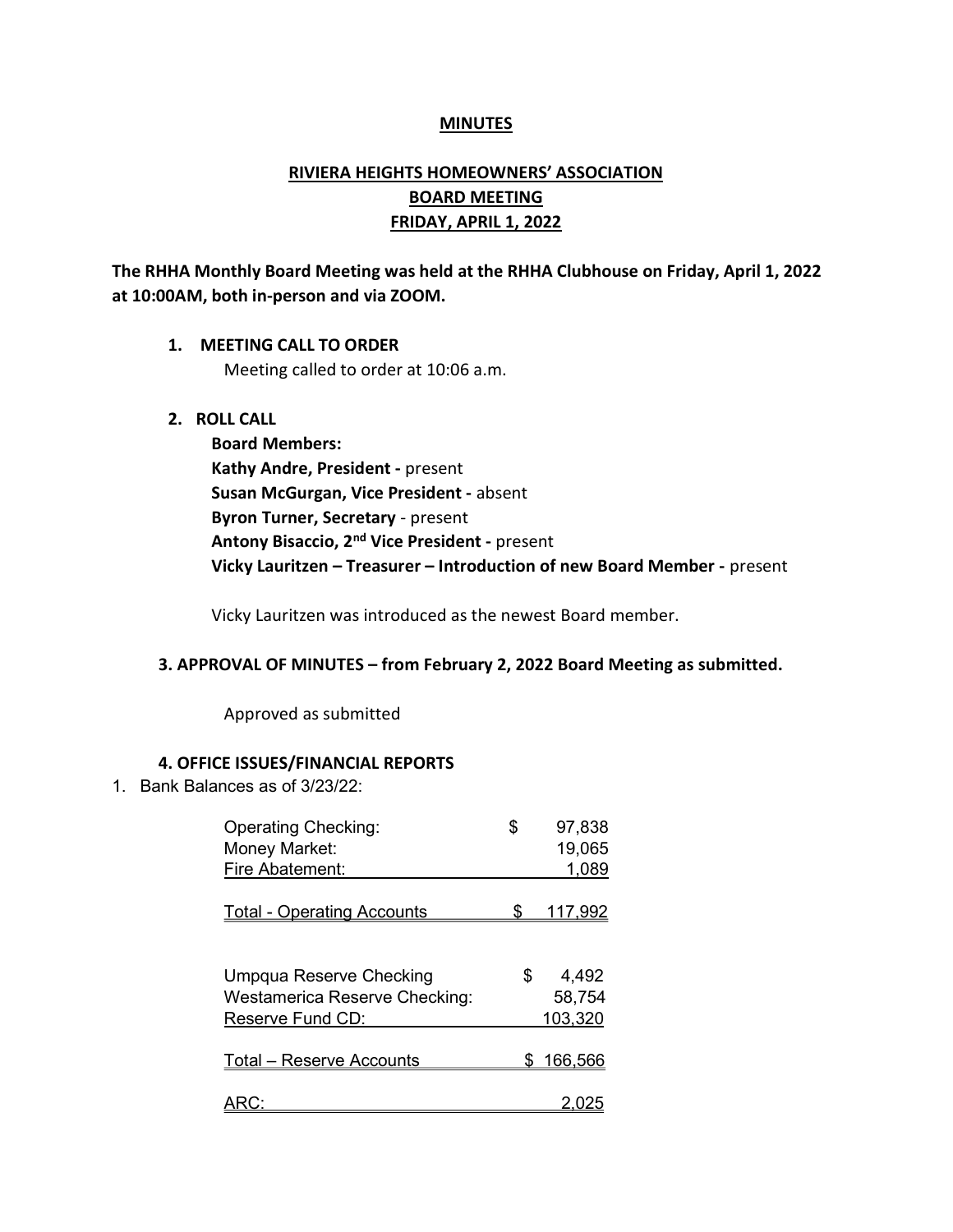- 1. Total cash receipts through February were \$232,800. Of the total received, \$212,200 was for annual dues, \$8,100 was for property transfers, \$4,400 was for fines, and \$2,850 was for late fees. Cash operating expenses through February were \$131,200 (23% administrative, 53% payroll, 15% property maintenance, 9% utilities).
- 2. On an accrual basis, total income through February was \$287,600 and year-to-date operating expenses were \$162,600. Reserve expenses through February were \$141,200, which includes \$112,700 in expenses at the Marina and \$28,000 in fire abatement expense.
- 3. Two property transfers were posted in February. Year-to-date, 34 transfers have been recorded.
	- B. Financial statements & HOA Dues for 2021/2022 received to date

President provided update

- A. Fire abatement, ARC & code enforcement fines recently assessed President reported on Code Enforcement activity and fines at 7295 Evergreen
- B. Notice of Candidacy for RHHA BOD mailed March 2, 2022; results March 31, 2022

Only current RHHA Board members submitted notices of candidacy; therefore Board makeup remains the same.

C. Annual RHHA 2022/2023 Budget and Reserve Study – in process as part of Annual Disclosures to go out in May 2022

President gave update

E. Litigation Update – on-going litigation with RHHA Homeowner

President reported on favorable ruling by Court

### PRESIDENTS REPORT:

A. FIREWISE - UPDATE:

President reported on the following items:

A. House Fire at 3150 Westwood Drive

B. AmeriCorps Team – defensible space project completed on 2/23/22